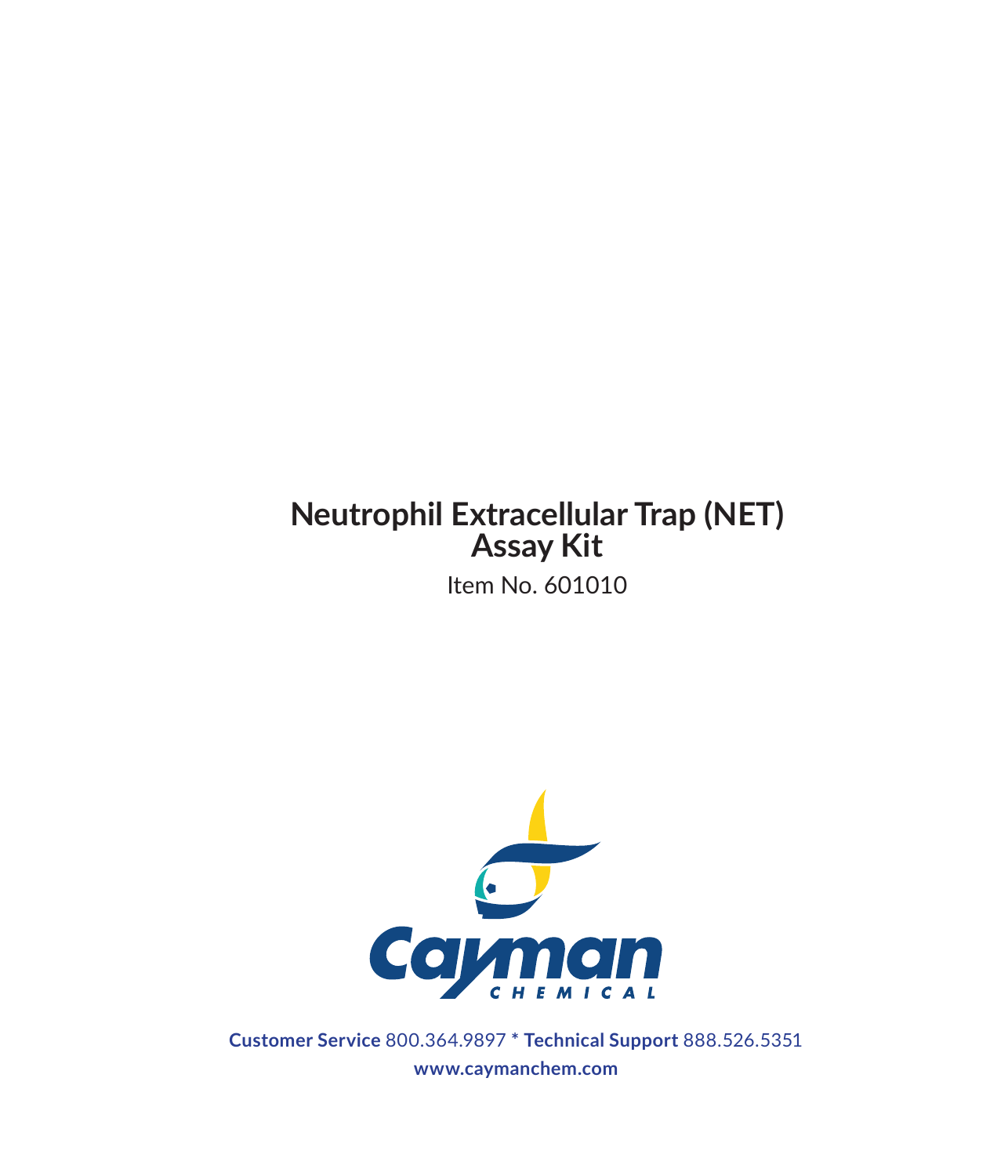## **TABLE OF CONTENTS**

| <b>GENERAL INFORMATION</b>   | 3 | <b>Materials Supplied</b>                |
|------------------------------|---|------------------------------------------|
|                              | 4 | <b>Safety Data</b>                       |
|                              | 4 | <b>Precautions</b>                       |
|                              | 4 | <b>If You Have Problems</b>              |
|                              | 5 | <b>Storage and Stability</b>             |
|                              | 5 | <b>Materials Needed but Not Supplied</b> |
| <b>INTRODUCTION</b>          |   | 6 About This Assay                       |
| <b>PRE-ASSAY PREPARATION</b> | 7 | <b>Reagent Preparation</b>               |
|                              | 9 | <b>Sample Preparation</b>                |
| <b>ASSAY PROTOCOL</b>        |   | 10 Performing the NE Activity Assay      |
| <b>ANALYSIS</b>              |   | 11 Calculations                          |
|                              |   | 12 Performance Characteristics           |
| <b>RESOURCES</b>             |   | 14 Troubleshooting                       |
|                              |   | 15 Plate Template                        |
|                              |   | 16 Notes                                 |
|                              |   | 16 Warranty and Limitation of Remedy     |
|                              |   |                                          |

## **GENERAL INFORMATION**

### **Materials Supplied**

Kit will arrive packaged as a -20°C kit. For best results, remove components and store as stated below.

| <b>Item</b><br><b>Number</b> | <b>Item</b>                              | <b>Quantity/Size</b> | <b>Storage</b>   |
|------------------------------|------------------------------------------|----------------------|------------------|
| 400145                       | PMA (1 mM) Assay Reagent                 | $1$ vial/50 $\mu$    | $-20^{\circ}$ C  |
| 601011                       | <b>NET Assay S7 Nuclease</b>             | 1 vial/50 $\mu$      | $-20^{\circ}$ C. |
| 601012                       | NET Assay EDTA                           | $1$ vial/ $1$ ml     | <b>RT</b>        |
| 601013                       | NET Assay Neutrophil Elastase Substrate  | 1 vial/250 µl        | $-20^{\circ}$ C. |
| 601014                       | Human Neutrophil Elastase Assay Reagent  | $1$ vial/50 $\mu$    | $-20^{\circ}$ C. |
| 400085                       | A-23187 (25 mM) Assay Reagent            | $1$ vial/50 $\mu$    | $-20^{\circ}$ C. |
| 400086                       | Bovine Serum Albumin Assay Reagent       | 1 vial/5 $g$         | $4^{\circ}$ C    |
| 400087                       | Calcium Chloride (1 M) Assay Reagent     | $1$ vial/ $1$ ml     | <b>RT</b>        |
| 400014                       | 96-Well Solid Plate (Colorimetric Assay) | 1 plate              | <b>RT</b>        |
| 400012                       | 96-Well Cover Sheet                      | 1 cover              | <b>RT</b>        |

If any of the items listed above are damaged or missing, please contact our Customer Service department at (800) 364-9897 or (734) 971-3335. We cannot accept any returns without prior authorization.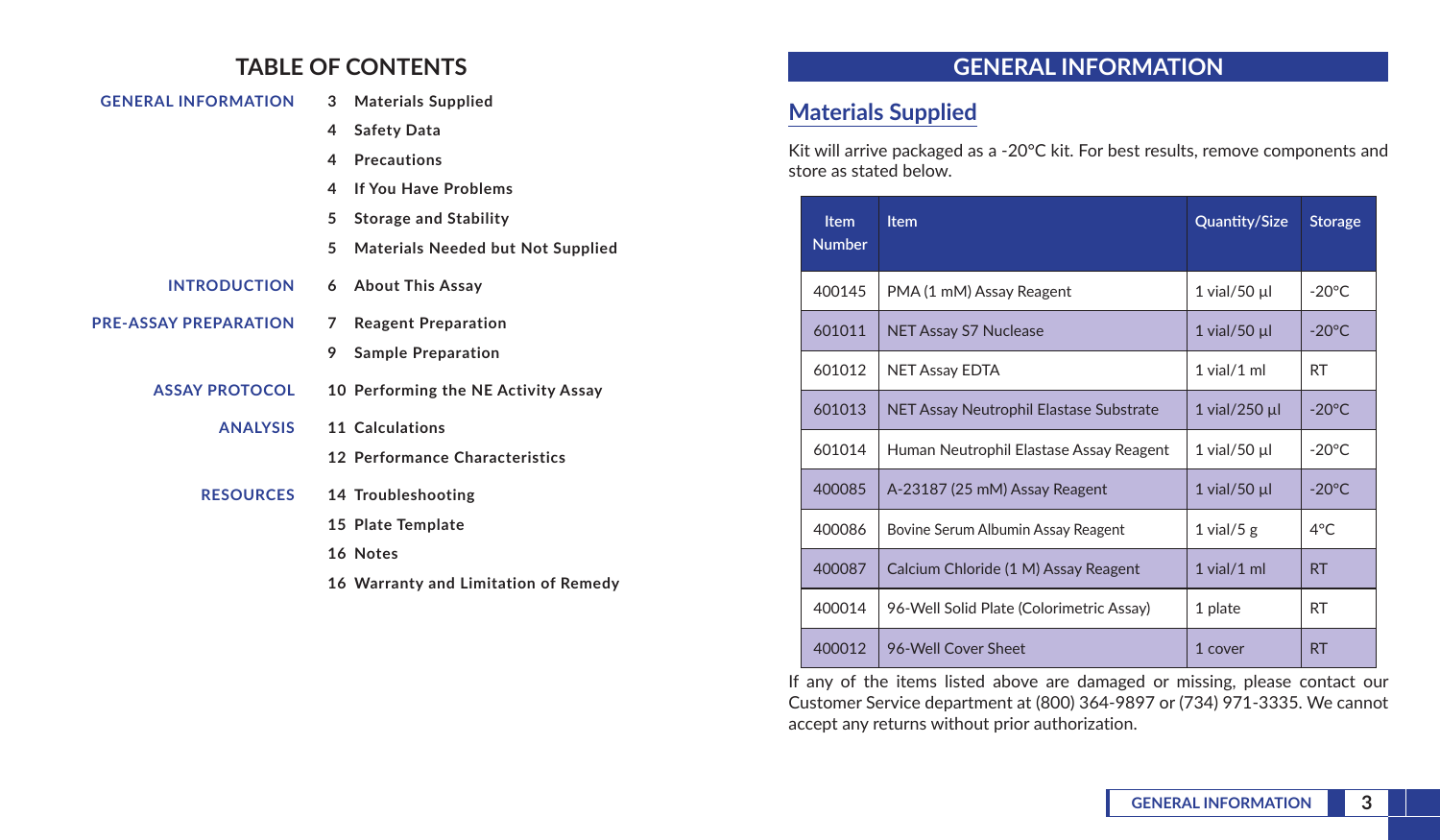

! **WARNING:** THIS PRODUCT IS FOR RESEARCH ONLY - NOT FOR HUMAN OR VETERINARY DIAGNOSTIC OR THERAPEUTIC USE.

## **Safety Data**

This material should be considered hazardous until further information becomes available. Do not ingest, inhale, get in eyes, on skin, or on clothing. Wash thoroughly after handling. Before use, the user must review the complete Safety Data Sheet, which has been sent *via* email to your institution.

### **Precautions**

**Please read these instructions carefully before beginning this assay.**

## **If You Have Problems**

#### **Technical Service Contact Information**

**Phone:** 888-526-5351 (USA and Canada only) or 734-975-3888

**Fax:** 734-971-3641

**Email:** techserv@caymanchem.com

**Hours:** M-F 8:00 AM to 5:30 PM EST

In order for our staff to assist you quickly and efficiently, please be ready to supply the lot number of the kit (found on the outside of the box).

# **Storage and Stability**

This kit will perform as specified if stored as directed in the **Materials Supplied** section on page 3 and used before the expiration date indicated on the outside of the box.

## **Materials Needed But Not Supplied**

- 1. RPMI cell culture medium
- 2. A source of NET-producing cells (*e.g.*, human peripheral blood neutrophils)
- 3. A 24-well tissue culture plate
- 4. A plate reader with the capacity to measure absorbance at 400-420 nm
- 5. A source of pure water; glass distilled water or HPLC-grade water is acceptable
- 6. Phosphate Buffered Saline (PBS)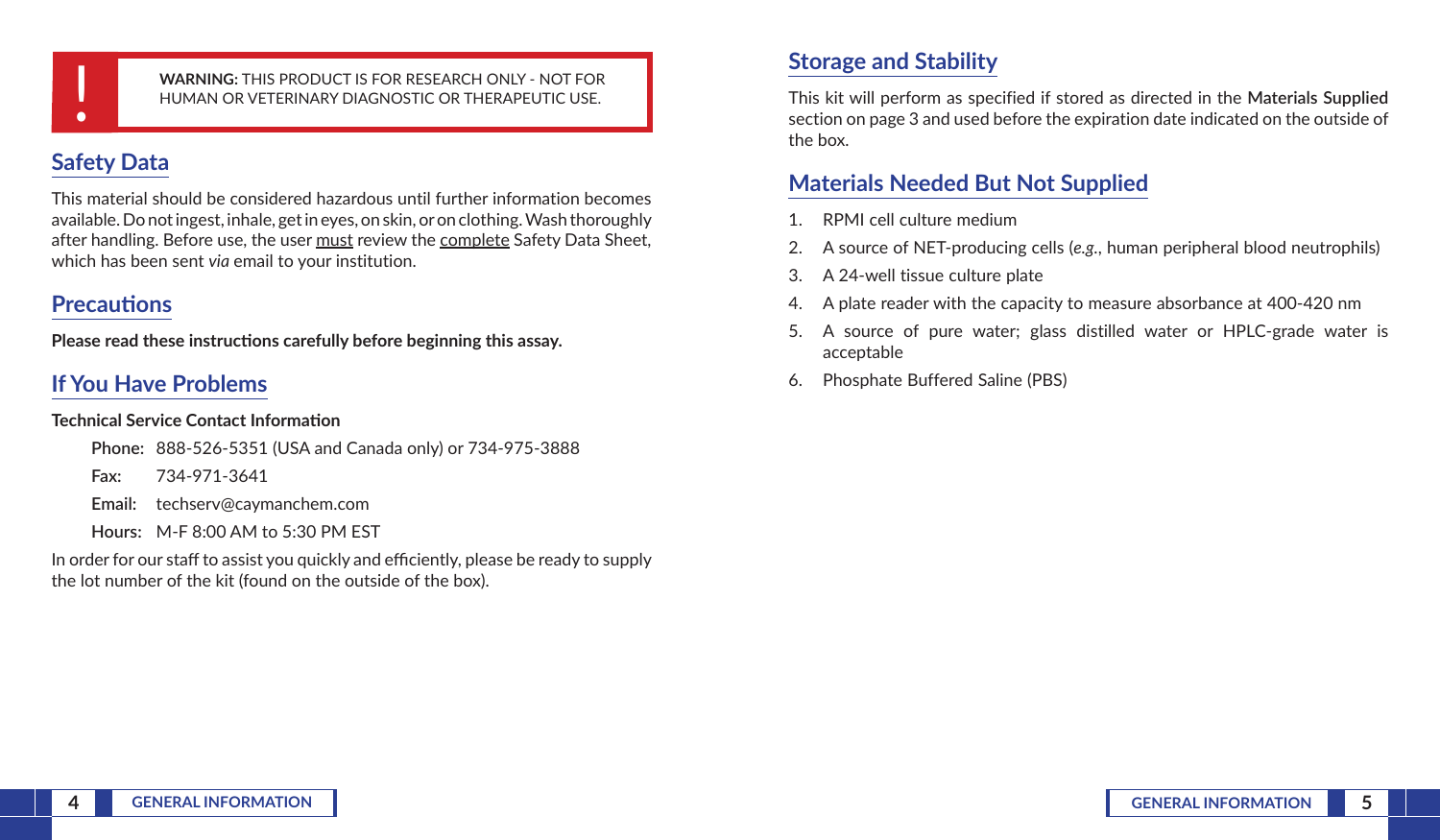### **INTRODUCTION**

## **About This Assay**

Cayman's Neutrophil Extracellular Trap (NET) Assay Kit provides a simple and fast method for studying the process of NETosis *ex vivo*. Notably, Cayman's NET Assay Kit does not depend upon the DNA component of NETs, as DNA release can occur independently of NETosis. In this kit, primary neutrophils are stimulated to release NETs with either PMA or a calcium ionophore (both included). As shown in Figure 1, unbound neutrophil elastase is washed away following NET generation. Following digest of NET DNA by S7 nuclease, the supernatant containing neutrophil elastase is added to a substrate, which is selectively cleaved by elastase to yield a 4-nitroaniline product that adsorbs light at 405 nm. Enough reagents are provided to test 24 sample conditions for NET production, with analysis in duplicate.



**Figure 1. Step-by-step diagram of NET formation and analysis.**

### **PRE-ASSAY PREPARATION**

### **Reagent Preparation**

**1. NET Assay Buffer (basal medium not included in kit)**

To prepare the NET Assay Buffer, combine 500 ml of RPMI 1640 base medium (not provided) with 5 g Bovine Serum Albumin (Item No. 400086) and 500 µl of 1M Calcium Chloride (Item No. 400087). NET Assay Buffer is not intended to be sterile and does not need to be prepared or used in a tissue culture hood. For storage of unused NET Assay Buffer, sterile filter, aliquot and store at -20°C. *NOTE: Serum contains DNAse that will digest NETs and should be avoided if possible.* **Pre-warm to 37°C** prior to cell stimulation and addition of nuclease to ensure rapid activation and subsequent nuclease activity.

#### **2. PMA (1 mM) Assay Reagent - (Item No. 400145)**

Prior to use, add 1 μl of 1 mM PMA to 5 ml of pre-warmed NET Assay Buffer to make a 10X working stock. PMA is a potential carcinogen. Wear gloves when using this reagent.

#### **3. A-23187 (25 mM) Assay Reagent - (Item No. 400085)**

Prior to use, add 10 µl of 25 mM A-23187 to 1 ml of pre-warmed NET Assay Buffer to make a 10X working stock.

#### **4. NET Assay S7 Nuclease (Item No. 601011)**

For one 24 well plate, dilute 12 μl of S7 Nuclease in 12 ml of pre-warmed NET Assay Buffer immediately prior to use.

**5. NET Assay Neutrophil Elastase Substrate (Item No. 601013)**

The vial contains 15 mM N-methoxysuccinyl-Ala-Ala-Pro-Val *p*-Nitroanilide as a substrate for neutrophil elastase. To assay 24 samples in duplicate and a standard curve, dilute 225 μl substrate into 6.5 ml PBS (a 1:30 dilution).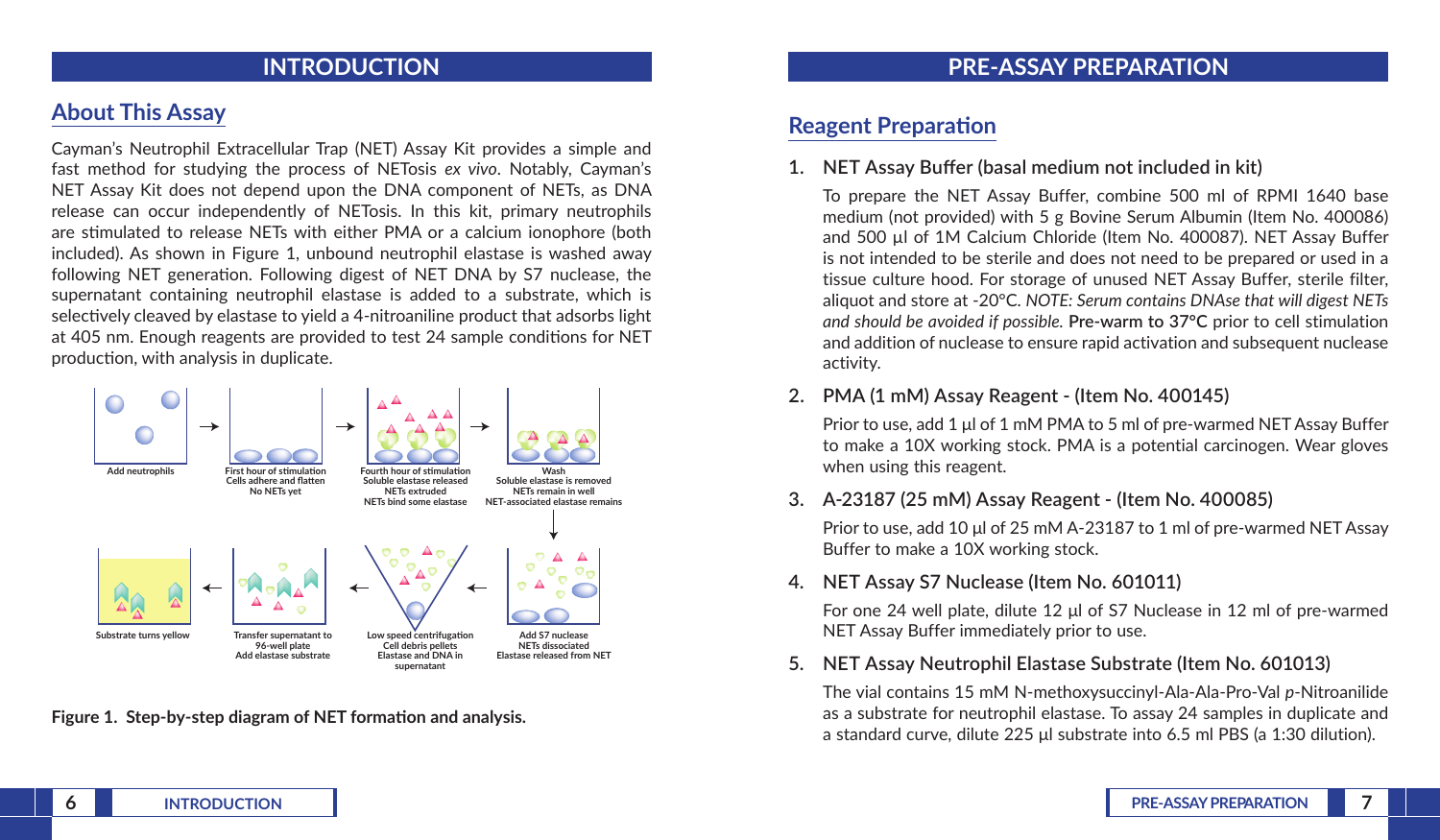#### **6. Human Neutrophil Elastase Assay Reagent (Item 601014)**

This vial contains human neutrophil elastase at 18 U/ml. To use the enzyme as a Positive Control, add 2 ul to 2 ml of NET Assay Buffer. Mix well. Add 100 µl of this diluted enzyme into at least two wells in the assay plate.

To run a standard curve using the Human Neutrophil Elastase Assay Reagent, obtain eight clean test tubes and label them #1 through #8. *NOTE: While NET Assay Buffer will serve as an adequate diluent for the Human Neutrophil Elastase Assay Reagent, we recommend adding 400 µl of NET Assay EDTA (Item No. 601012) to 20 ml of NET Assay Buffer and using this for the dilutions of the Human Neutrophil Elastase Assay Reagent.* Add 5 ml of NET Assay Buffer into tubes #1 and 1 ml into #2-8. Transfer 10 ul of Human Neutrophil Elastase Assay Reagent into tube #1 and mix thoroughly. The concentration of this standard is 36 mU/ml. Serially dilute the standard by removing 1 ml from tube #1 and placing it into tube #2; mix thoroughly. Next remove 1 ml from tube #2 and place it into tube #3; mix thoroughly. Repeat for tubes #4-7. Do not add any standard to tube #8. This tube will be your blank.



**Figure 2. Preparation of the positive controls**

## **Sample Preparation**

### **Treatment of Cells**

The following protocol is designed for a 24-well plate (not provided). For other sizes of plates the volume of medium/solution to apply to each well should be adjusted accordingly.

- 1. Suspend NET-forming cells (*e.g.*, human peripheral blood neutrophils) in pre-warmed NET Assay Buffer. We recommended a concentration of at least  $1 \times 10^6$  cells/ml. Add 900 µl of cells per well. Be sure to include two wells containing culture medium only for background controls.
- 2. Treat the cells with 100 µl of the 10X working stock of PMA or A-23187. Incubate at 37°C for four hours, or for the period of time used in your typical experimental protocol to induce NET formation.
- 3. After stimulation and NET formation are complete, gently aspirate the NET Assay Buffer from the wells and slowly add 1 ml of pre-warmed NET Assay Buffer to the sides of the wells. Repeat for a total of two 1 ml washes. This removes soluble neutrophil elastase that is not NET-associated.
- 4. Add 500 µl of the diluted (1:1,000) S7 nuclease to each well. Incubate 15 minutes at 37°C to disrupt the NETs.
- 5. Transfer the supernatants to polypropylene microfuge tubes. Add 10 µl of NET Assay EDTA solution (Item No. 601012) to inactivate the nuclease. Centrifuge at 300 x g for five minutes to pellet any cellular debris.
- 6. Transfer supernatant to a new polypropylene tube or other appropriate storage container. Assay for released neutrophil elastase immediately, or store at 4°C for one week or -20°C for up to six months before performing the neutrophil elastase assay.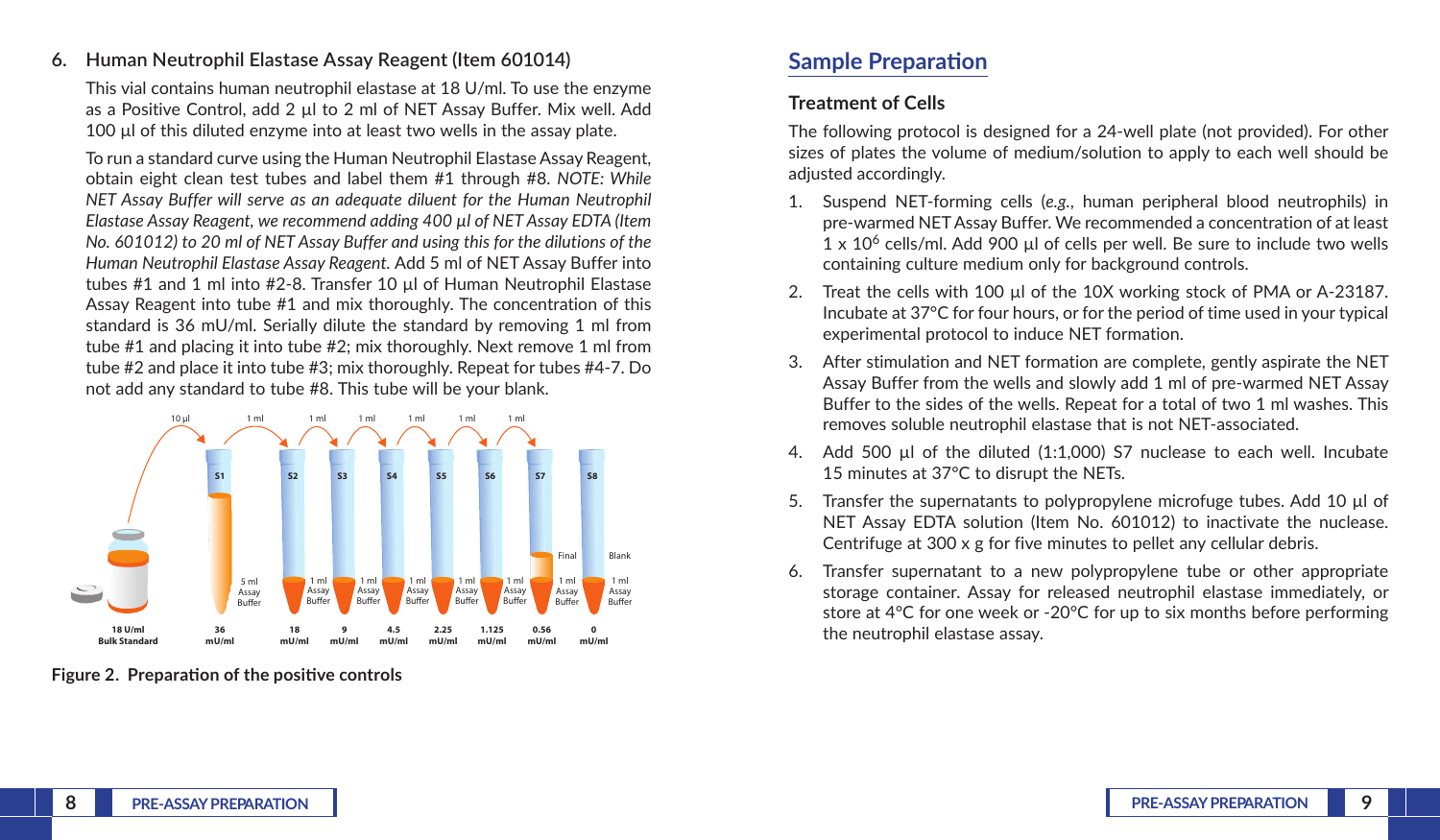### **ASSAY PROTOCOL**

## **Performing the NE Activity Assay**

There is no specific pattern for using the wells on the plate. Each standard and sample should be assayed at least in duplicate.

Use the clear 96-well assay plates included in the kit to perform the assay described below. For optimal results, we recommend pre-warming the standards and samples to 37°C in a water bath prior to performing the NET activity assay.

- 1. **Standard Wells -** add 100 µl of Standard (tubes #1-8) per well.
- 2. **Sample Wells -** Transfer 100 µl of culture supernatant per well.
- 3. **Addition of the Elastase Substrate -** add 100 µl of the 1:30 diluted NET Assay Neutrophil Elastase Substrate to each well.
- 4. Cover the plate with the 96-Well Cover Sheet (Item No. 400012) and incubate the plate for 1-2 hours at 37°C.
- 5. Remove the cover sheet and read the absorbance at 405 nm.

## **ANALYSIS**

## **Calculations**

### **Plotting the Standard Curve and Determining the Sample Elastase Activity:**

Plot absorbance (linear y-axis) *versus* concentration (linear x-axis) for standards (S1-S8) and fit the data with a quadratic equation. Using the equation of the line, calculate the elastase activity in each sample. *Alternatively, a plot of concentration (y-axis) and absorbance (x-asis) can be performed. This plot has the benefit of easier calculation of elastase activity based on the best fit quadratic equation.*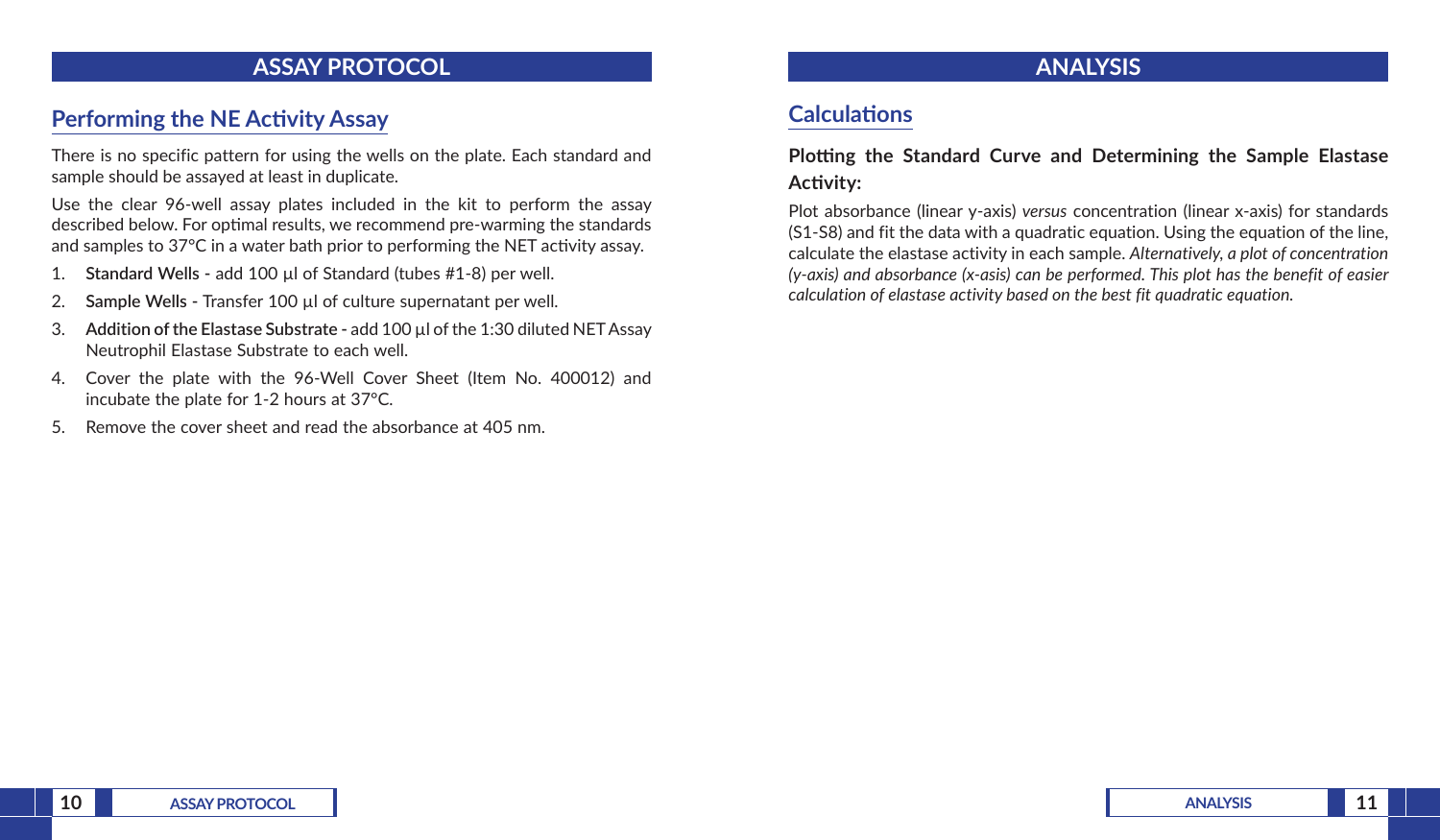### **Performance Characteristics**

#### PMA-induced NET generation

#### **Sample Data:**

The standard curve presented here is an example of the data typically produced using the assay protocol described above. However, your results will not be identical to these. You must run a new standard curve with each experiment.



**Figure 3. Human Neutrophil Elastase standard curve**



**Figure 4. Measurement of released Neutrophil Elastase parallels measurement of released dsDNA.** Human neutrophils were treated with PMA for four hours, washed, and treated with S7 nuclease for 15 minutes. The supernatant from each well was sampled and assayed for neutrophil elastase according to the procedure described in the booklet. The supernatant was also tested for the presence of soluble dsDNA using PicoGreen fluorescence.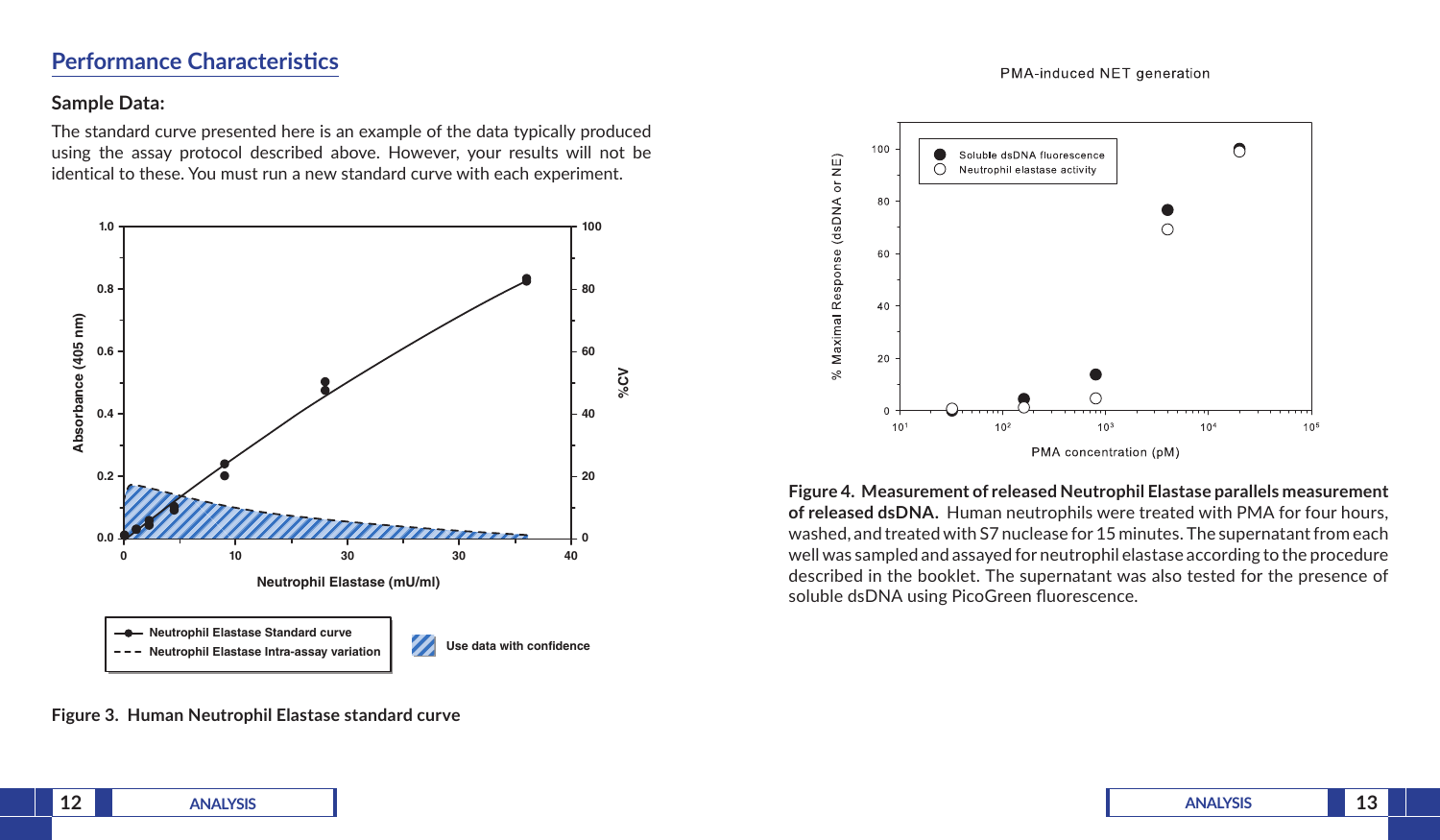## **RESOURCES**

# **Troubleshooting**

| <b>Problem</b>                               | <b>Possible Causes</b>                                   | <b>Recommended Solutions</b>    |
|----------------------------------------------|----------------------------------------------------------|---------------------------------|
| Poor NET formation                           | NET Assay Buffer not<br>pre-warmed to 37°C               | Incubate longer than four hours |
| Inadequate NET release/<br>disintegration    | No calcium in Assay<br><b>Buffer</b>                     | Add calcium chloride to 1 mM    |
| High level of elastase in<br>control samples | Incomplete washing<br>and removal of soluble<br>elastase | Wash more thoroughly            |